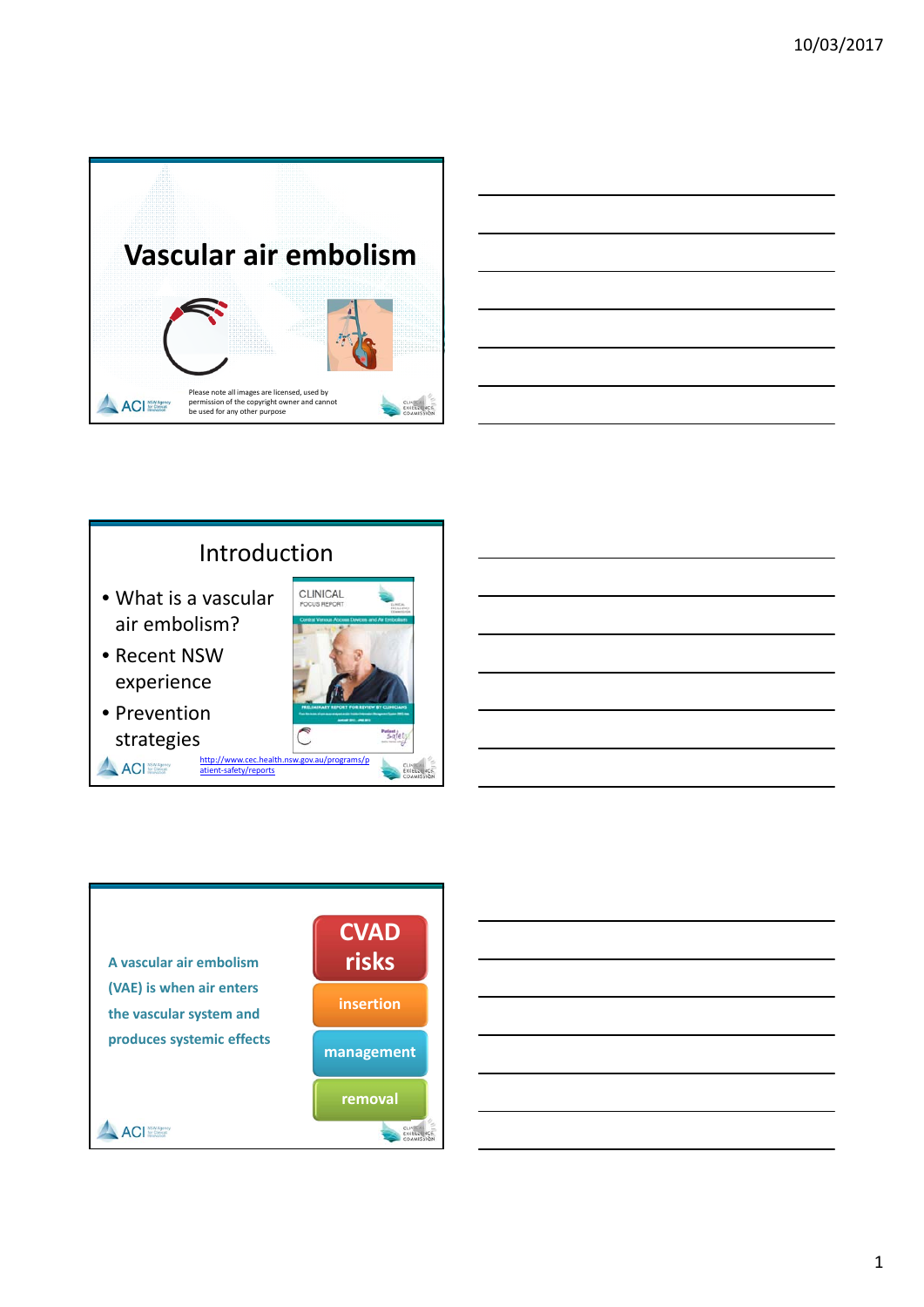









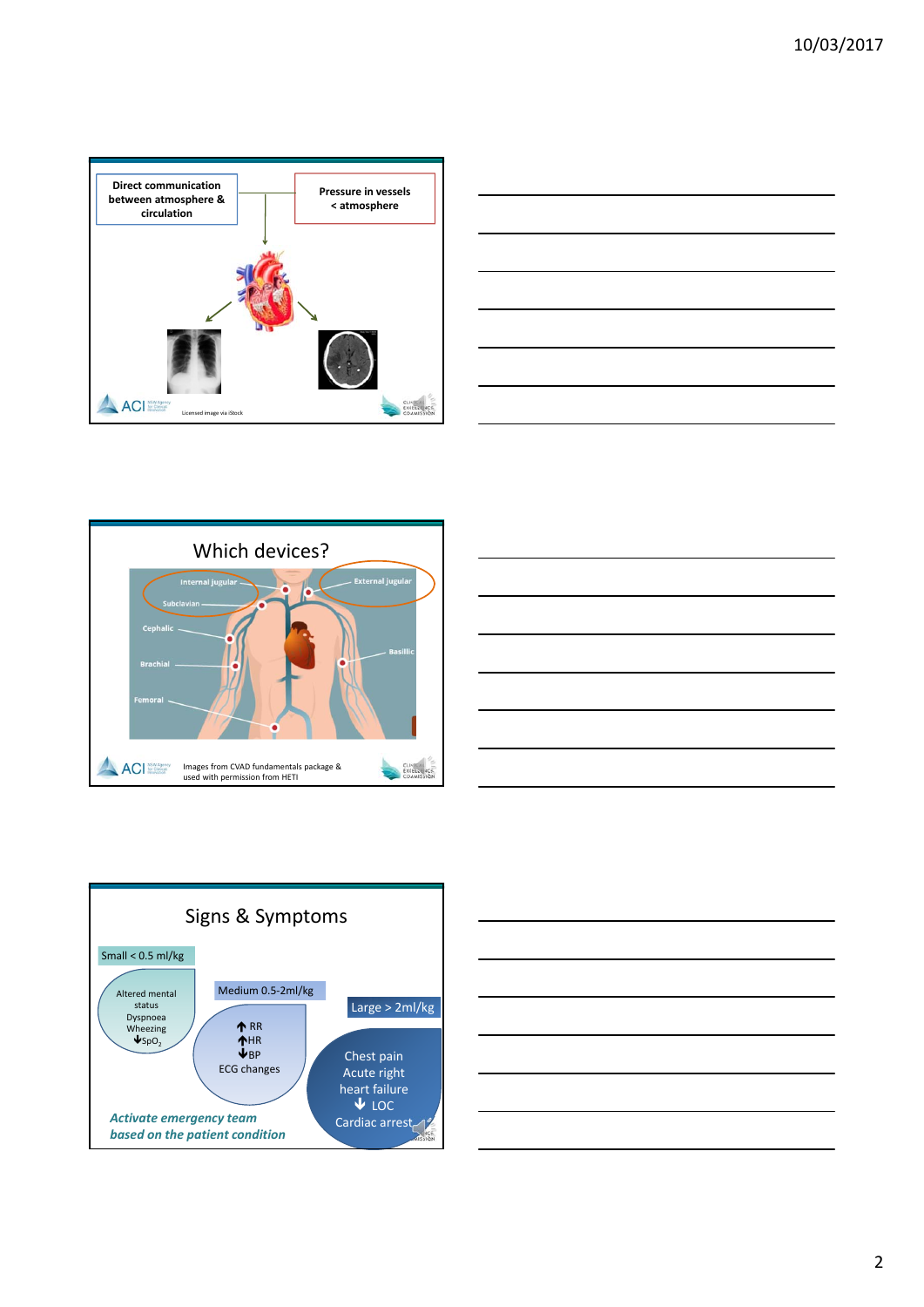# NSW Incidents Jan 2012‐Apr 2015

- 14 events
- 9 incidents in critical care
- 6 deaths
- 9 during removal procedures – 7 semi‐recumbent position



EXCELL

**ACI** Surveyor



| <b>Prevention - INSERTION</b> |                                                                       |  |
|-------------------------------|-----------------------------------------------------------------------|--|
| <b>Assess &amp; Plan</b>      | • Most appropriate device<br>• Assess patient risks & plan            |  |
| Position                      | • Supine or trendelenberg in bed                                      |  |
| Prepare                       | Priming, clamping & apply valves to each lumen<br>• Secure at 2 sites |  |
| Monitor                       | <b>Monitor patient</b>                                                |  |



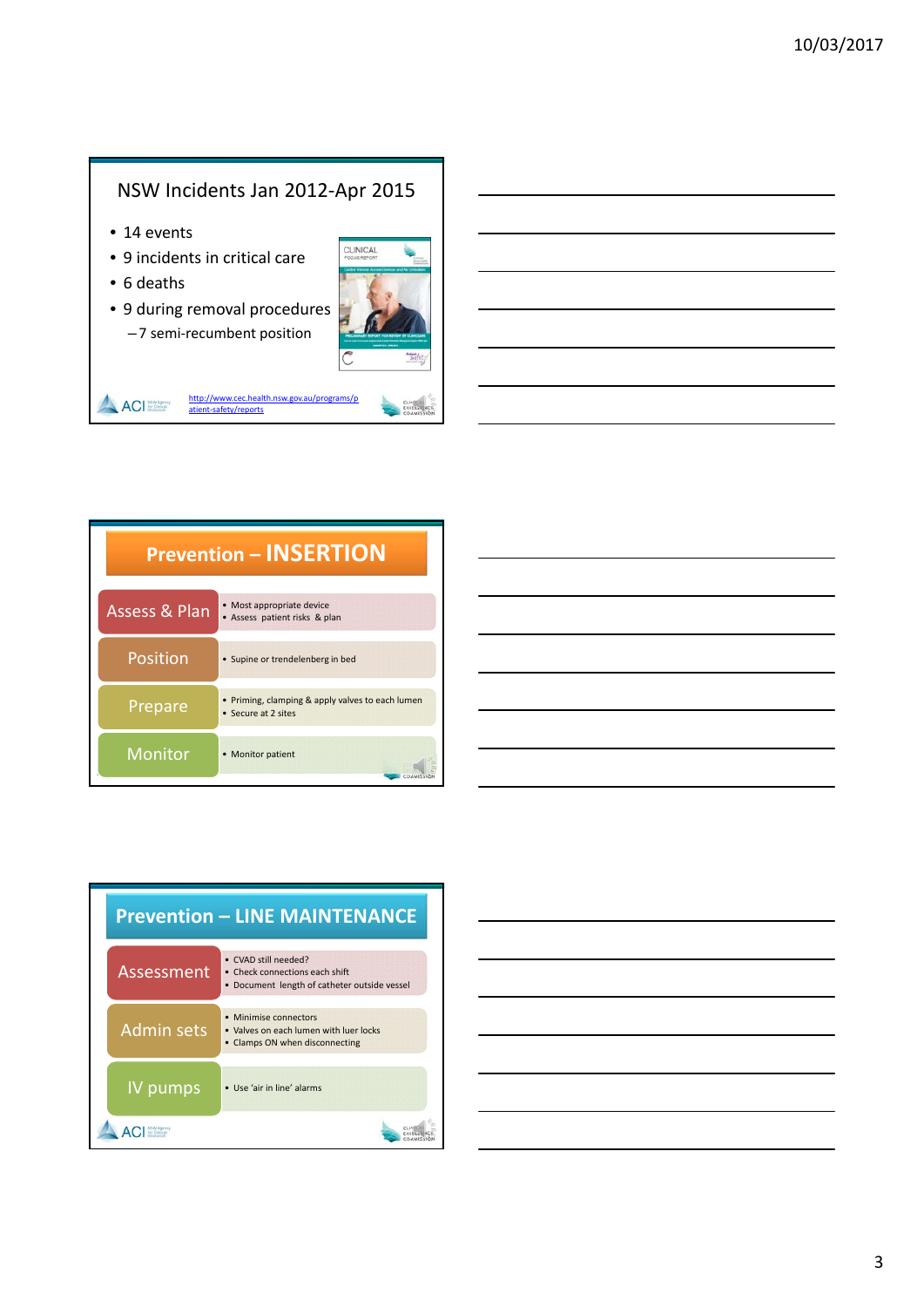| <b>Prevention - REMOVAL</b> |                                                                                                                   |  |
|-----------------------------|-------------------------------------------------------------------------------------------------------------------|--|
| Assess &<br>Plan            | • Assess patient risks<br>• Seek advice if pt unable to lie flat or has high RR<br>• Plan & explain the procedure |  |
| <b>Position</b>             | • Supine or trendelenberg in bed                                                                                  |  |
| Removal                     | • End inspiration & apply pressure to site until<br>haemostasis<br>• Apply occlusive dressing for 48 hours        |  |
| <b>Monitor</b>              | • Check obs in the immediate post removal period<br>• Do not transfer patients within 30 minutes                  |  |

| -                                                                                                                                                                                                                                    |  |  |
|--------------------------------------------------------------------------------------------------------------------------------------------------------------------------------------------------------------------------------------|--|--|
|                                                                                                                                                                                                                                      |  |  |
|                                                                                                                                                                                                                                      |  |  |
|                                                                                                                                                                                                                                      |  |  |
|                                                                                                                                                                                                                                      |  |  |
|                                                                                                                                                                                                                                      |  |  |
|                                                                                                                                                                                                                                      |  |  |
| <u> Andreas Andreas Andreas Andreas Andreas Andreas Andreas Andreas Andreas Andreas Andreas Andreas Andreas Andreas Andreas Andreas Andreas Andreas Andreas Andreas Andreas Andreas Andreas Andreas Andreas Andreas Andreas Andr</u> |  |  |
|                                                                                                                                                                                                                                      |  |  |
|                                                                                                                                                                                                                                      |  |  |
|                                                                                                                                                                                                                                      |  |  |
|                                                                                                                                                                                                                                      |  |  |
|                                                                                                                                                                                                                                      |  |  |
|                                                                                                                                                                                                                                      |  |  |
|                                                                                                                                                                                                                                      |  |  |
| <u> 1989 - Johann Barn, amerikansk politiker (</u>                                                                                                                                                                                   |  |  |
|                                                                                                                                                                                                                                      |  |  |
|                                                                                                                                                                                                                                      |  |  |
|                                                                                                                                                                                                                                      |  |  |
|                                                                                                                                                                                                                                      |  |  |
|                                                                                                                                                                                                                                      |  |  |
|                                                                                                                                                                                                                                      |  |  |
| <u> 2002 - John Stein, Amerikaansk politiker (</u>                                                                                                                                                                                   |  |  |
|                                                                                                                                                                                                                                      |  |  |
|                                                                                                                                                                                                                                      |  |  |
|                                                                                                                                                                                                                                      |  |  |
|                                                                                                                                                                                                                                      |  |  |
|                                                                                                                                                                                                                                      |  |  |
|                                                                                                                                                                                                                                      |  |  |
|                                                                                                                                                                                                                                      |  |  |
|                                                                                                                                                                                                                                      |  |  |
|                                                                                                                                                                                                                                      |  |  |
|                                                                                                                                                                                                                                      |  |  |
|                                                                                                                                                                                                                                      |  |  |
|                                                                                                                                                                                                                                      |  |  |
|                                                                                                                                                                                                                                      |  |  |
|                                                                                                                                                                                                                                      |  |  |
| the control of the control of the control of the control of the control of the control of the control of the control of the control of the control of the control of the control of the control of the control of the control        |  |  |
|                                                                                                                                                                                                                                      |  |  |
|                                                                                                                                                                                                                                      |  |  |
|                                                                                                                                                                                                                                      |  |  |
|                                                                                                                                                                                                                                      |  |  |
|                                                                                                                                                                                                                                      |  |  |
|                                                                                                                                                                                                                                      |  |  |
|                                                                                                                                                                                                                                      |  |  |
|                                                                                                                                                                                                                                      |  |  |





| <b>CVAD Training Information</b> |                                                                                                                                                                                                  |  |  |
|----------------------------------|--------------------------------------------------------------------------------------------------------------------------------------------------------------------------------------------------|--|--|
| <b>HETI</b> code                 | Name of course                                                                                                                                                                                   |  |  |
| 92712530                         | Central Venous Access Devices: the Fundamentals - e learning module                                                                                                                              |  |  |
| 92382298                         | CVAD Intravenous (IV) Administration Set Change Assessment Tool                                                                                                                                  |  |  |
| 92381360                         | CVAD Dressing and Swabable Capless Valve (SCV) Change Assessment Tool                                                                                                                            |  |  |
| 92382007                         | CVAD Removal of Non-Tunnelled Assessment Tool                                                                                                                                                    |  |  |
| 96342016                         | Vascular Air Embolism PODCAST (link out)                                                                                                                                                         |  |  |
| N/A                              | ACI -CVAD Training resources: http://www.aci.health.nsw.gov.au/networks/intensive-<br>care/clinicians/ic-manual/cvad                                                                             |  |  |
| N/A                              | Central Line Insertion<br>NSW Health staff link http://edmoretraining.com.au/doh/<br>External link via CEC Website http://cec.health.nsw.gov.au/concluded-programs/clab-<br>icu/cli-training/cli |  |  |
| N/A                              | Central Line Insertion Training Framework<br>http://www.cec.health.nsw.gov.au/ data/assets/pdf file/0005/258350/training-<br>framework.pdf                                                       |  |  |
|                                  |                                                                                                                                                                                                  |  |  |

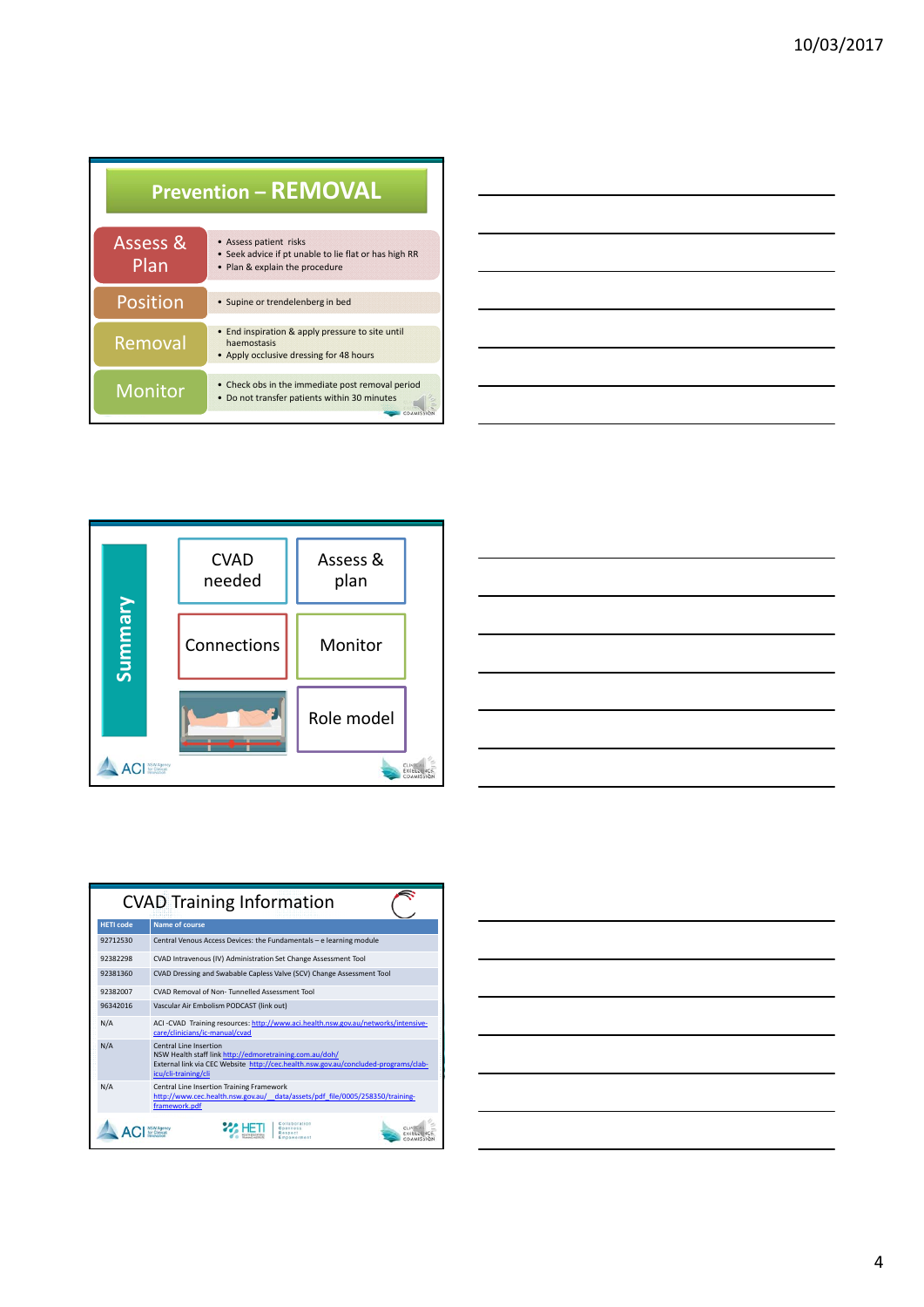### NSW Health • Report CEC http://www.cec.health.nsw.gov.au/programs/patientsafety/reports

- Safety notice 002/15 http://internal.health.nsw.gov.au/quality/sabs/pdf/2015-sn-002.pdf
- Safety notice 004/14 http://internal.health.nsw.gov.au/quality/sabs/pdf/sn004‐14.pdf • PD2011\_060
- http://www0.health.nsw.gov.au/policies/pd/2011/pdf/PD2011\_06 0.pdf
- ACI Guideline http://www.aci.health.nsw.gov.au/networks/intensivecare/clinicians/ic‐manual/cvad

ACI

# Further reading • Pennsylvania Patient Safety Authority Reducing Risk of Air Embolism associated with Central Venous Access Devices 2012: http://patientsafetyauthority.org/ADVISORIES/Ad visoryLibrary/2012/Jun;9(2)/Pages/58.aspx

- Mirski MA (2007) Anaesthesiology 106(1): <sup>164</sup>‐ <sup>177</sup>
- Pinho J (2016) Journal of the Neurological Sciences. 362, p.160-4.



# Case Studies

- **Vascular air embolism** http://www.ncbi.nlm.nih.gov/pmc/articles/P MC3665124/
- **A Patient With Acute COPD Exacerbation and Shock** http://journal.publications.chestnet.org/articl e.aspx?articleid=1775337

ACI SWARRY



CUNTEA

EXCELLE